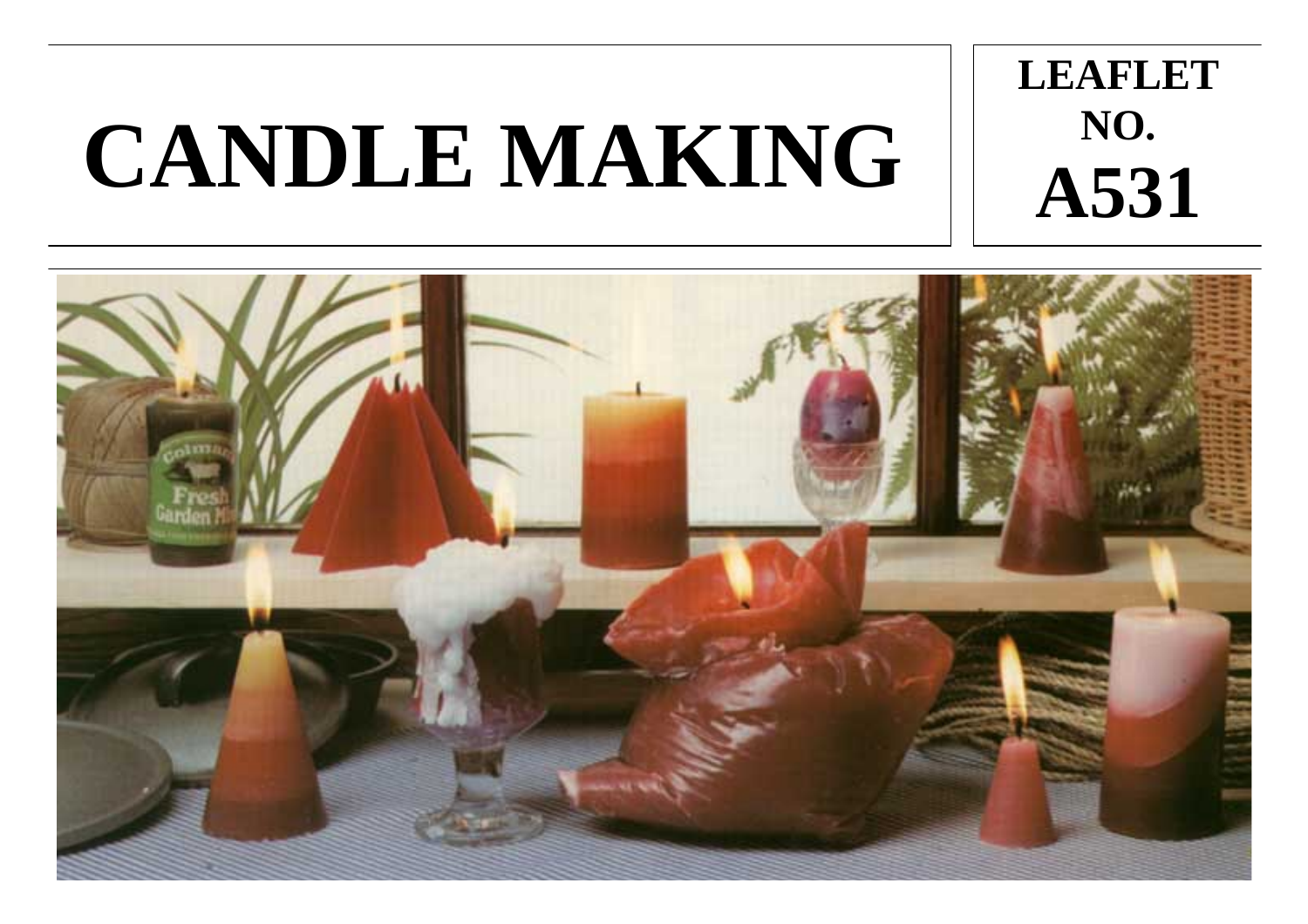# **Candle Making Margaret Bass**

#### **Introduction**

In the past, candles were made from beeswax obtained from the honeycombs of bees or tallow produced from the suet of beef, pork, lamb etc. Nowadays candlemakers generally use candlewax blends based on paraffin wax and stearin to make candles. Beeswax is sometimes used today, but it is scarce and expensive. This booklet will explain the basic principles of candlemaking. Once mastered, the creative possibilities are limitless, and you will be able to make your own unique candles.

# **Materials required for Candle Making**

Good quality paraffin wax.

Wicking.

Moulds.

Stearin. (This is sold in the form of powdery white crystals. It is added to melted paraffin wax to make the candle more opaque. It makes white candles white, and improves the brightness of coloured candles. It also raises the melting point of wax so that the candles do not bend or sag, and it improves the burning quality of the candle).

Mould sealer. Dyes. Perfume. (Not essential).

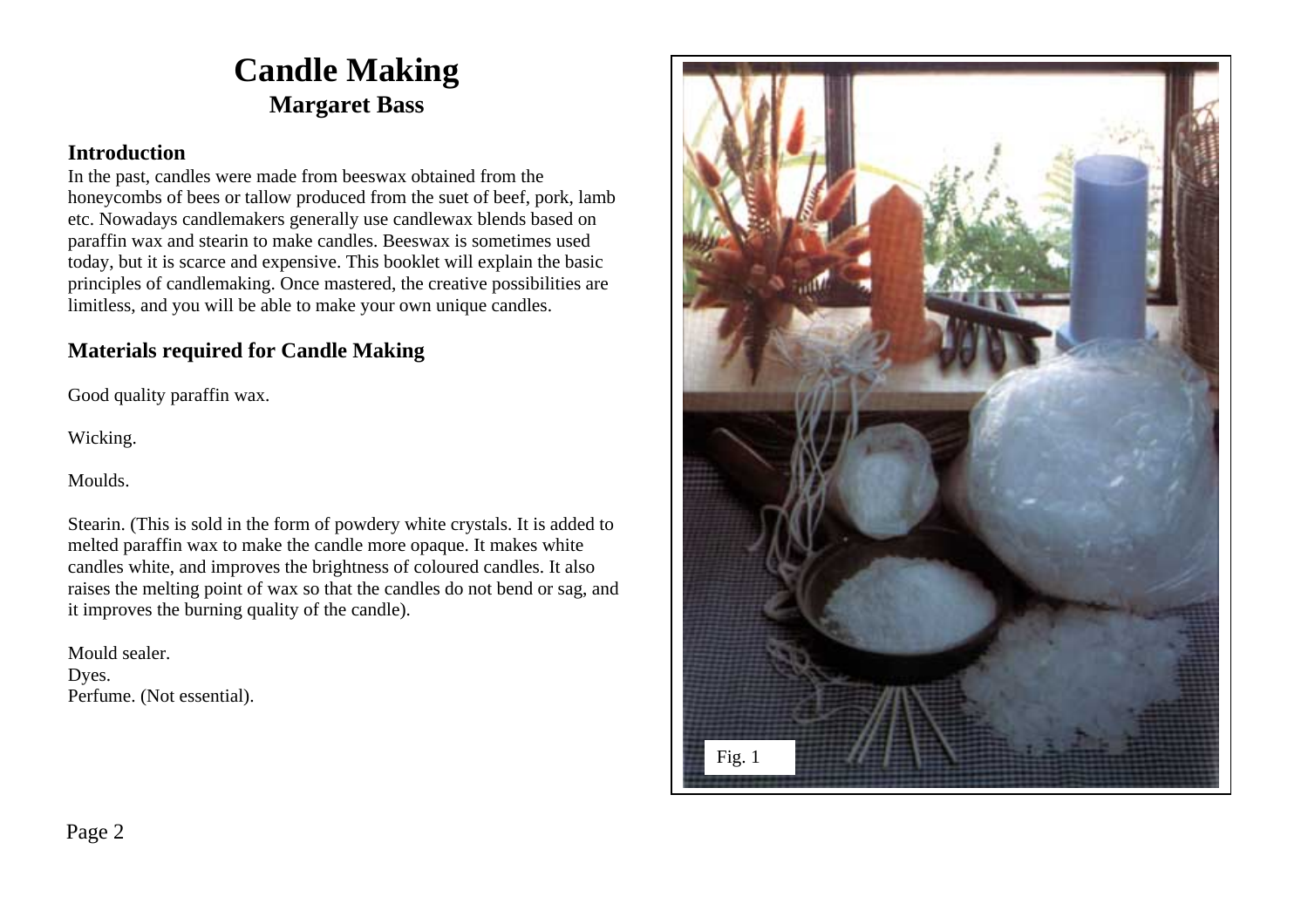# **Equipment required for Candle Making**

- •Two pans, one larger than the other.
- •Thermometer, reading to at least 100°C.
- •Bucket or plastic bowl. (Not essential).
- •Hammer.
- •Newspapers, knives, scissors, spoons, old jug, saucepans.

Heat source. Although domestic heating rings can be used, electric pots with thermostatic control are available, either of the 'water-jacket' or water-less type.

# **Care and Safety**

The same care **MUST** be taken in candle making as in cooking. Never leave wax unattended over a heat source. Like fat, paraffin wax is inflammable.

#### **Follow these rules**

Melt wax over boiling water. Water cannot get hotter than 100°C.

When the thermometer registers 90 $\degree$  C, remove the wax from the heat.

#### SMALL CHILDREN MUST NOT BE ALLOWED NEAR HOT WAX FOR OBVIOUS REASONS.

Children can become involved in candle making by choosing colours, making moulds etc.

#### NEVER BE TEMPTED TO HEAT WAX OVER A DIRECT HEAT SOURCE.

When you are ready to pour the candle, reheat the wax to about 90<sup>o</sup>C.



## **Accident procedure**

Should the wax catch fire, turn off the heat and cover the pot with a lid or fire blanket to smother the flames.

Never use water to put out a wax fire.

 If hot wax spills onto you, do not wipe off the wax, but run cold water over it. The wax will solidify immediately. Treat the area as you would a scald or a burn.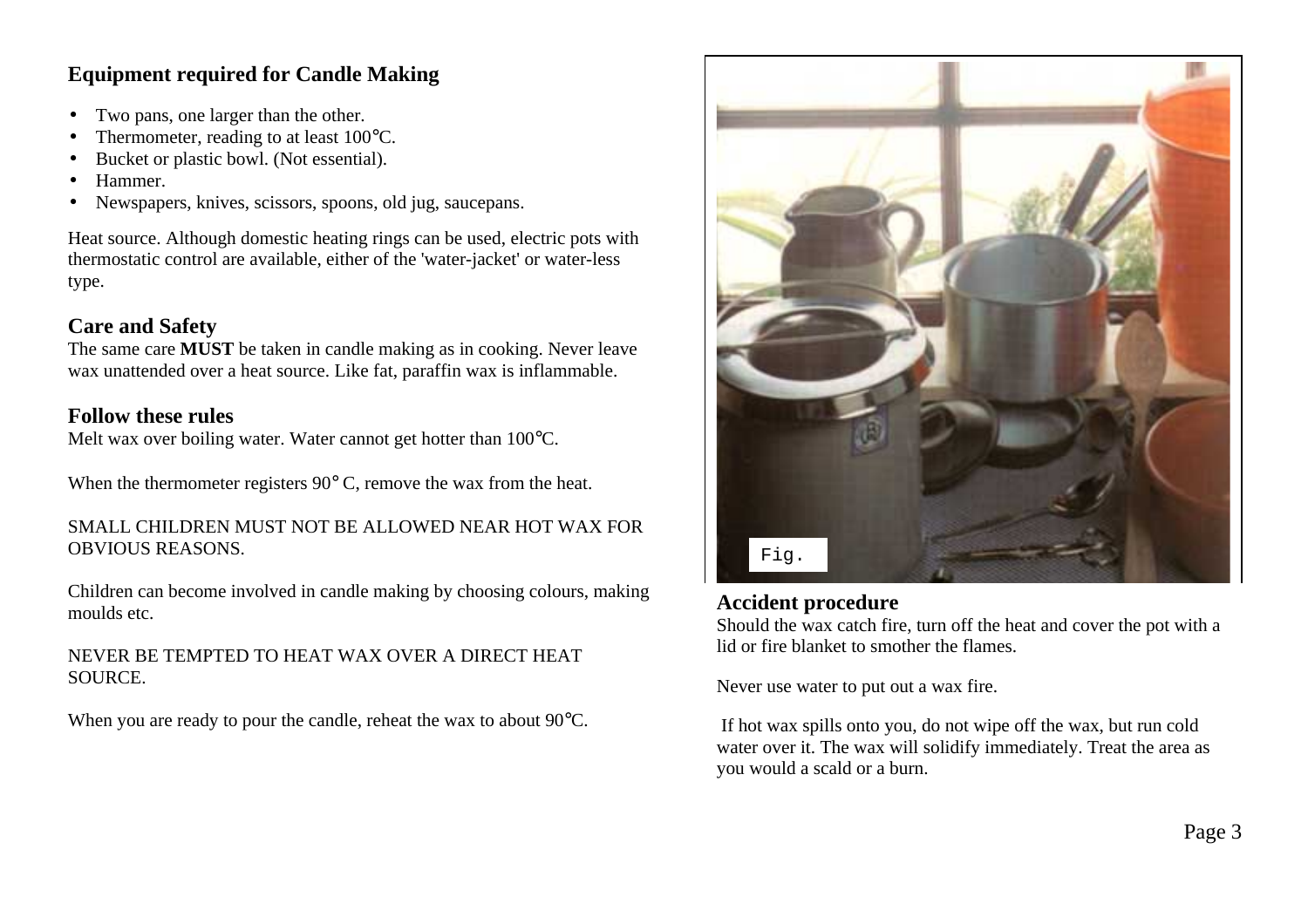# **Your Materials**

# **Wax**

Wax is sold ready chipped for convenience or in 5kg, (11 lb), slabs.

# **Wicking**

Wicking is plaited, braided cotton, impregnated with chemicals. It is manufactured in several sizes and the size of wick chosen is dependent on the size of mould. As a rule of thumb: candles of up to 2", (50mm), diameter use a small wick. Anything larger use a large wick. For candles moulded without a wick, e.g. stacked candles, use a wax-stiffened wick.

# **Proportion of Wax to Stearin**

As waxes from different sources tend to vary somewhat in substance, some are more opaque, some have a high oil content and some are harder, it is not possible to give an exact formula for the proportions of stearin to wax. Too little stearin will produce a soapy candle. Too much stearin will make the candle brittle.

As an approximate guide:

3 tablespoonfuls of stearin to 1/2 kg, (1b) for white candles, and 2 tables poonfuls of stearing to  $1/2$  kg,  $(11b)$ , wax for coloured candles.

# **Candle Making Dyes**

Candle making dyes are specially prepared for the purpose. They are made from very concentrated pigments suspended in oil or wax. The colour range available is large, and all the colours are intermixable. Do not be too generous when adding your dyes to the wax. Only a tiny amount is needed, due to the concentration of colour. If the dye is in stick or disc form, shave a small amount with a knife onto a saucer and add to hot wax. Test the resulting colour in a cup half filled with cold water. The wax will be about one or two shades lighter than the finished candle.

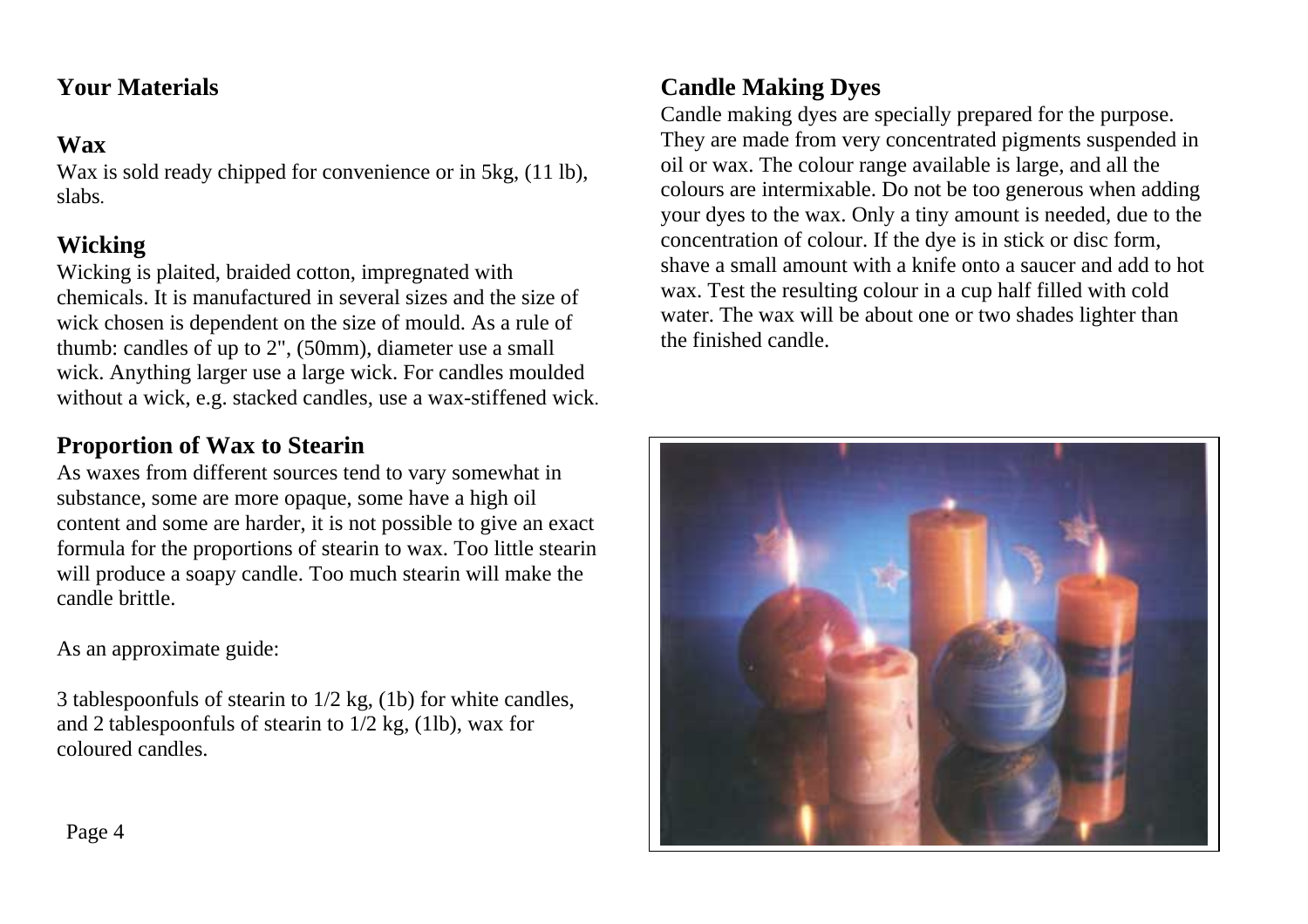# **Preparation of the Working Area**

First prepare your work area. For safety's sake make this some way away from the heat source. Cover with plenty of newspaper. Also cover the floor in front of the working area. Before you begin, make sure that you have all the equipment close to hand.

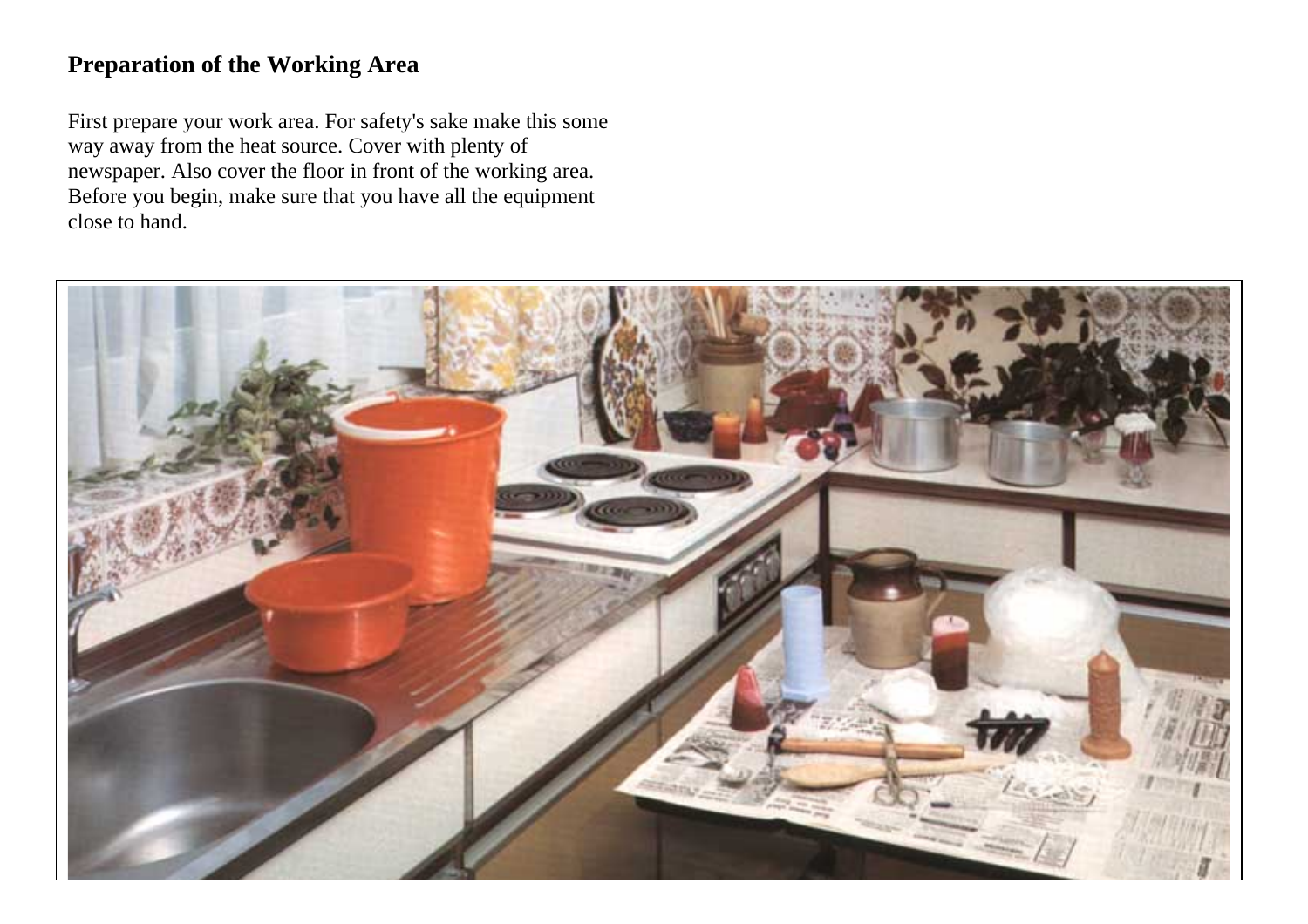

## **Prepare the Mould**

- 1. Make sure that the inside of the mould is clean.
- 2. Cut a length of wicking, chosen to suit the mould at least 4" (10cms) longer than the length of the mould. (Fig. 4). Thread the wicking through the hole in the bottom of the mould and tie a secure knot. (Fig. 5). No one likes candles with short stubby wicks so pull the knotted end of the wick back from the mould for about 1/2", (Fig. 6), and seal the hole with mould sealer. This is a putty like substance and can be bought from craft shops; "Blu-tack" is a ready substitute. Place a wick holder, a cocktail stick will do, across the top of the mould and secure the wick to this. Make sure that you have centred the wick,

otherwise the candle will not burn evenly. The wick should be tied LOOSELY, but not so loose that it bends. (Fig. 7).

3. Warm the mould. This improves the finish of the candle. Leave in a warm place.

4. Fill the water-bath with cool, not cold, water.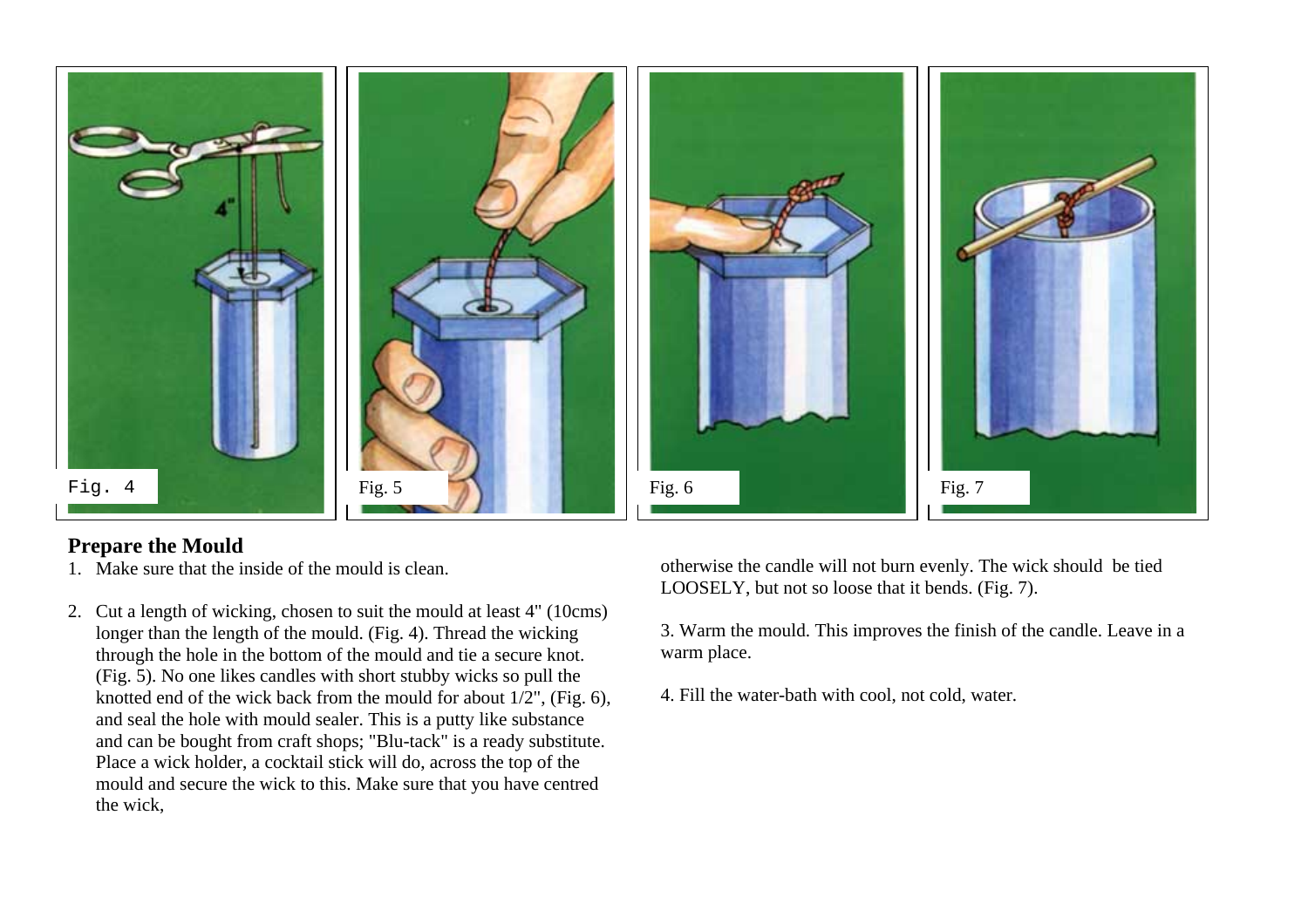# **Melting the Wax**

- 1. Once the mould is ready, and the work area prepared, you can concentrate on melting the wax. Remember the safety advice mentioned earlier, and do not leave the wax unattended.
- 2. Put water into the bottom of the larger saucepan. Put a trivet into the bottom of the larger one containing water. (Fig. 8).
- 3. Weigh out about 0.5kgs (1 lb.) of paraffin wax chips and put into the smaller saucepan. Lower into the larger saucepan and place on a low heat source. (Fig. 9).
- 4. As the wax begins to melt, test the temperature with the thermometer.

#### DO NOT LEAVE WAX ONCE IT IS ON THE HEAT SOURCE. CHECK THE WATER LEVEL IN THE BOTTOM OF THE LARGER SAUCEPAN AND TOP UP AS NECESSARY.

5. Add the stearin. About 3 tablespoonfuls for 1 lb. of wax, for a white candle, 2 tablespoonfuls for a coloured one.

6. Add dye, a tiny amount at a time, and test the colour in a cup of cold water until you are satisfied with the result.

Remove the wax from the heat source as soon as it reaches 90°C. (Fig. 10).



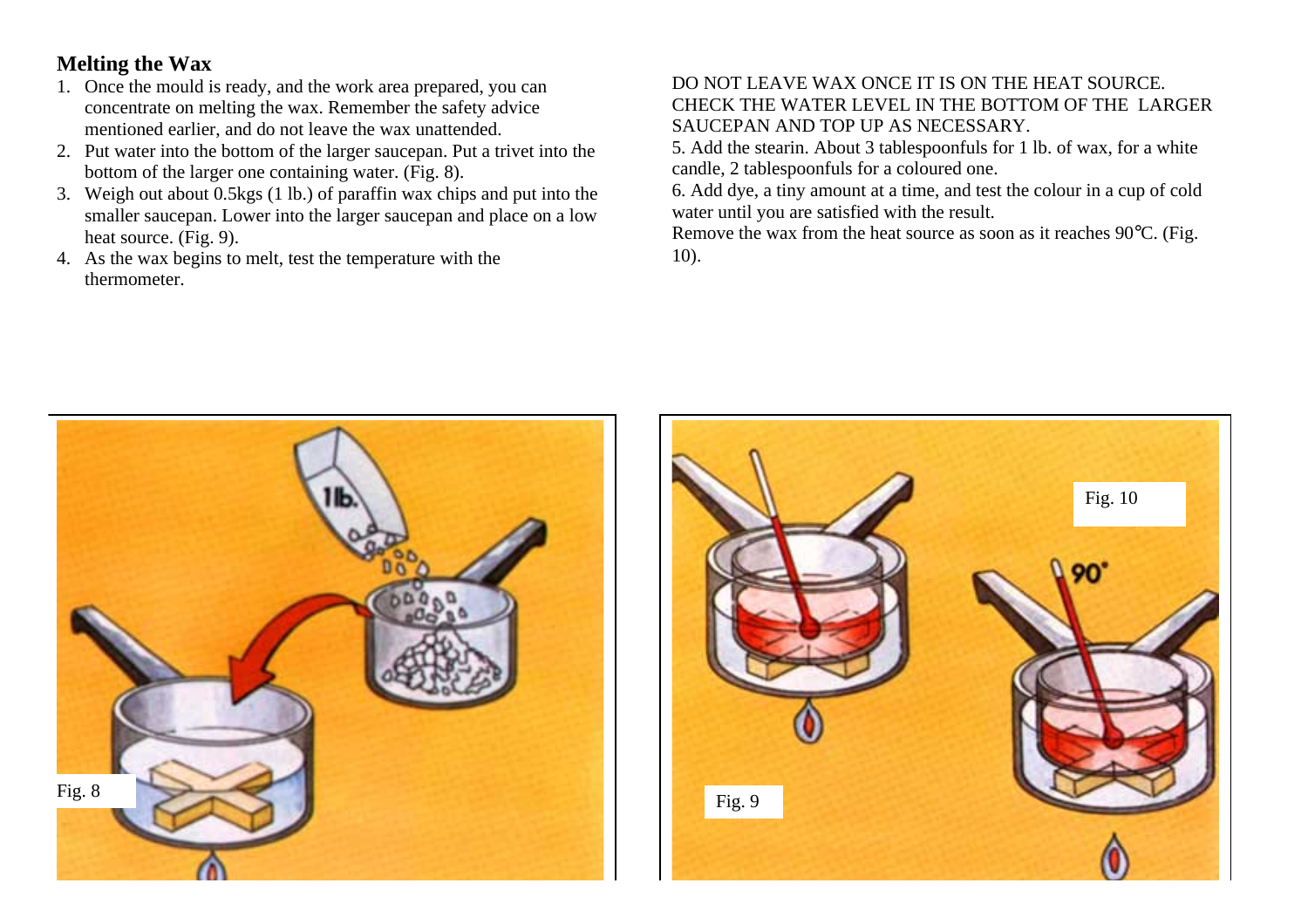# **Pouring the Candle**

- •Now everything is ready for you to pour your candle.
- • If you are going to add perfume follow the directions on the bottle.
- $\bullet$  Move the wax pot away from the stove to the prepared working area. For ease of pouring, pour was from the wax pot into a Pyrex jug with a lip.
- • Tilt the mould very slightly and pour the melted wax down the side of the mould. Tilting the mould will stop air bubbles from forming thus spoiling the finish of the candle. (Fig. 11).



- Pour the candle as tall as you require.
- If the wax is too hot, the candle will have pit marks caused by bubbles of steam spoiling the surface.
- If too cool, air bubbles will form in the candle, again spoiling the surface.
- Place the candle in the waterbath. The water level should nearly reach the top of the mould. (Fig. 12).



N.B. As wax cools it contracts, leaving a 'well area the wax again in the wax potand pour into a Pyrex jug Carefully fill this area with hot wax.

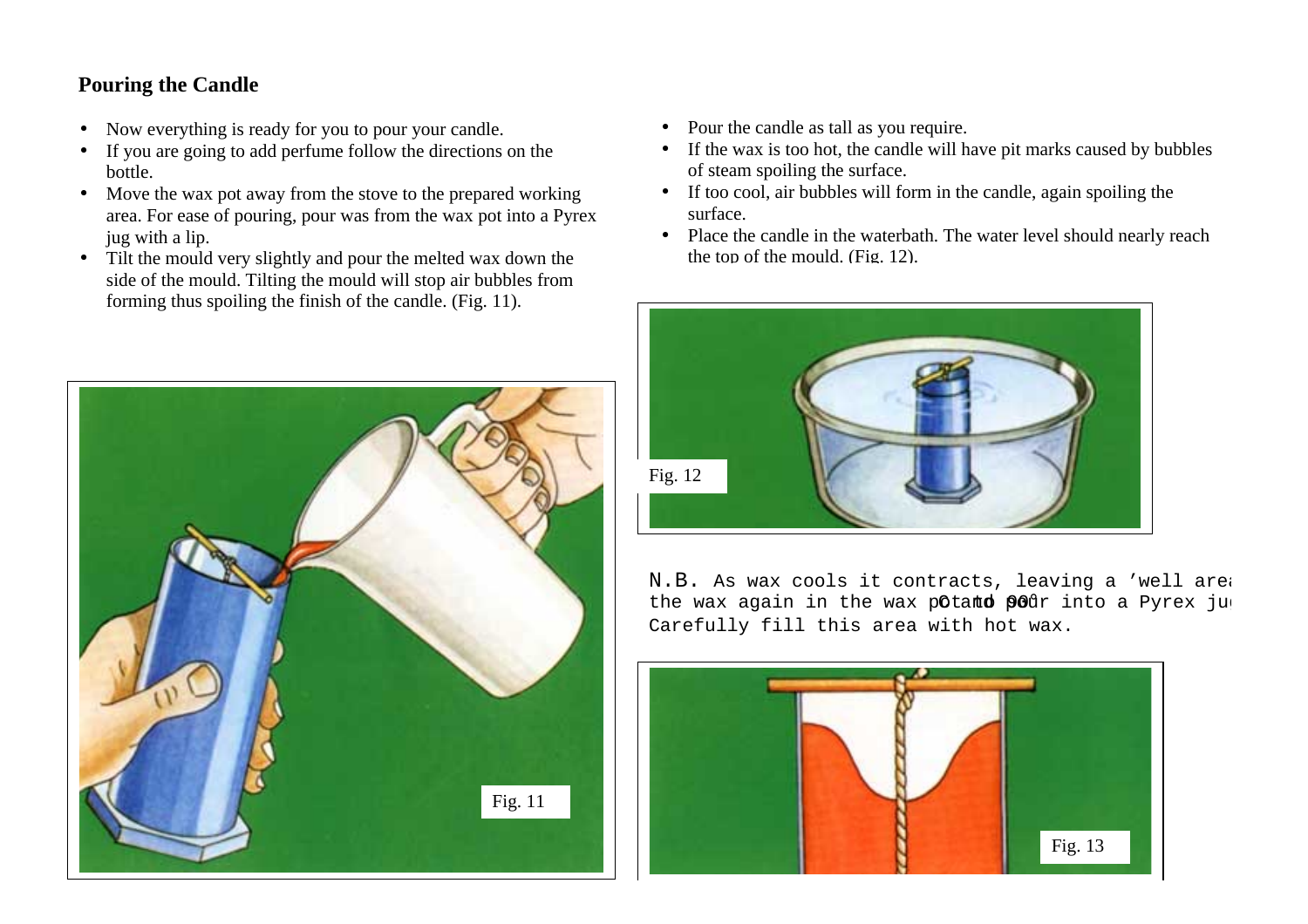

## **To Remove the Mould**

- $\bullet$  Remove the mould sealer and replace in container. It can be used over and over again.
- •Cut the knot from the wick.
- • The candle should now slide easily from the mould if rigid. If rubber, just peel off the mould.
- Should the candle prove to be obstinate, place in a refrigerator for 15 mins or so and try again.

If you are still unlucky, the only remaining course of action to persuade the candle from the mould is to pour hot water over it. This will melt the wax sticking to the sides of the mould sufficiently to allow the candle to slip out. (Fig. 14).

The candle will not have a smooth surface, but at the very least you can melt it down and start afresh.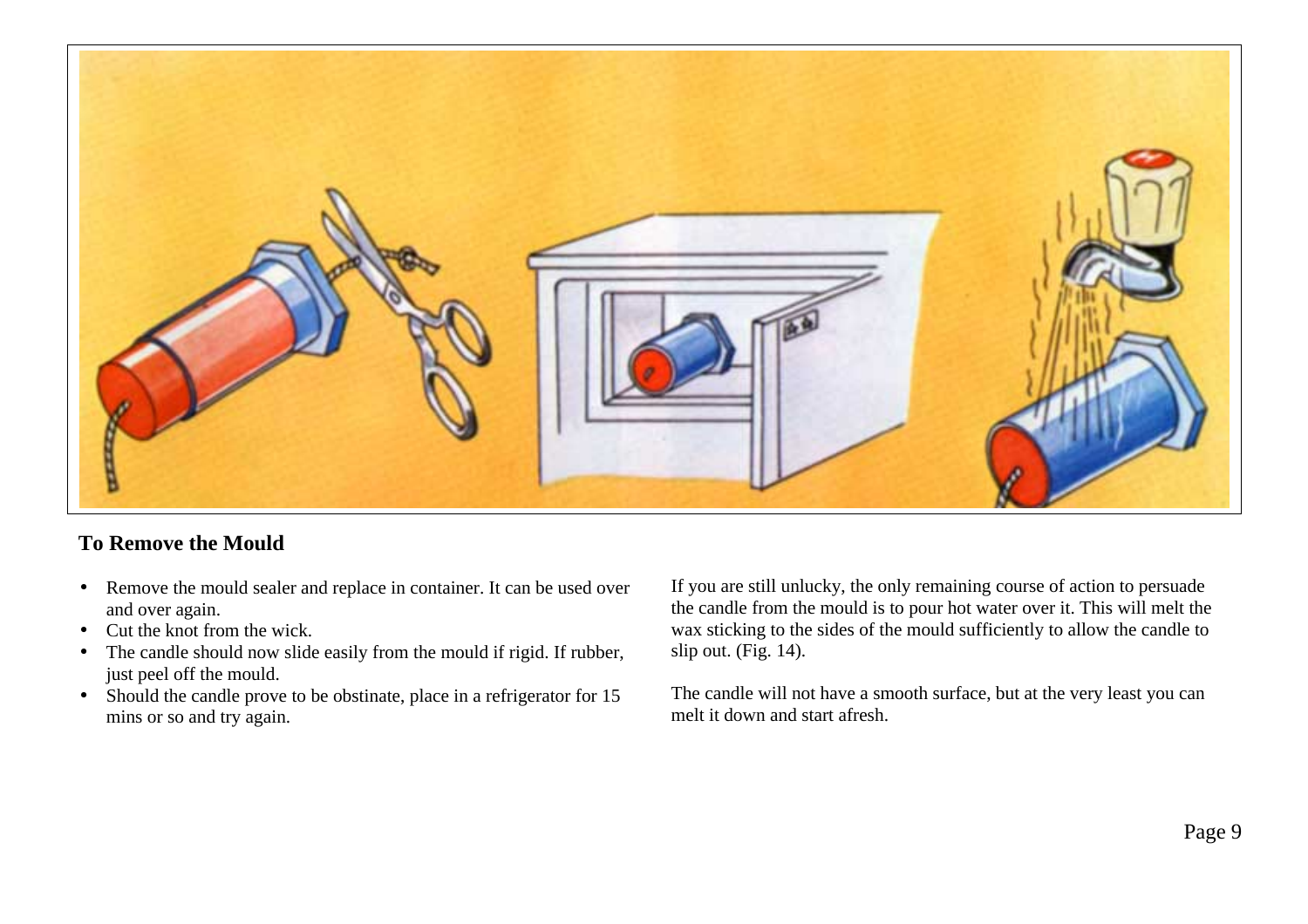## **Finishing the Candle**

- 1. Pare away any seam lines left by the mould with a sharp knife.
- 2. Glazing This process is not essential, but if you want to glaze the candle do it now, before the wick is trimmed. Dip the candle into either hot water or hot wax, to which no stearin has been added, holding the candle by the wick. (Fig. 15).
- 3. Cut the wick to the length you want.
- 4. Level the bottom of the candle by rubbing around the inside of an empty warm saucepan (Fig. 16).
- 5. If the surface of the candle is marred by fingermarks, rub with an old pair of nylon tights.





Now you have mastered this simple process you can make a whole variety of candles. Indeed, possibilities are unlimited. Here are some ideas for moulds:

Yoghurt or cream containers.

Jelly moulds.

Ice cube trays.

Small fancy moulds.

Cups, old glasses.

In fact, more or less anything that is wider at the opening end than the other.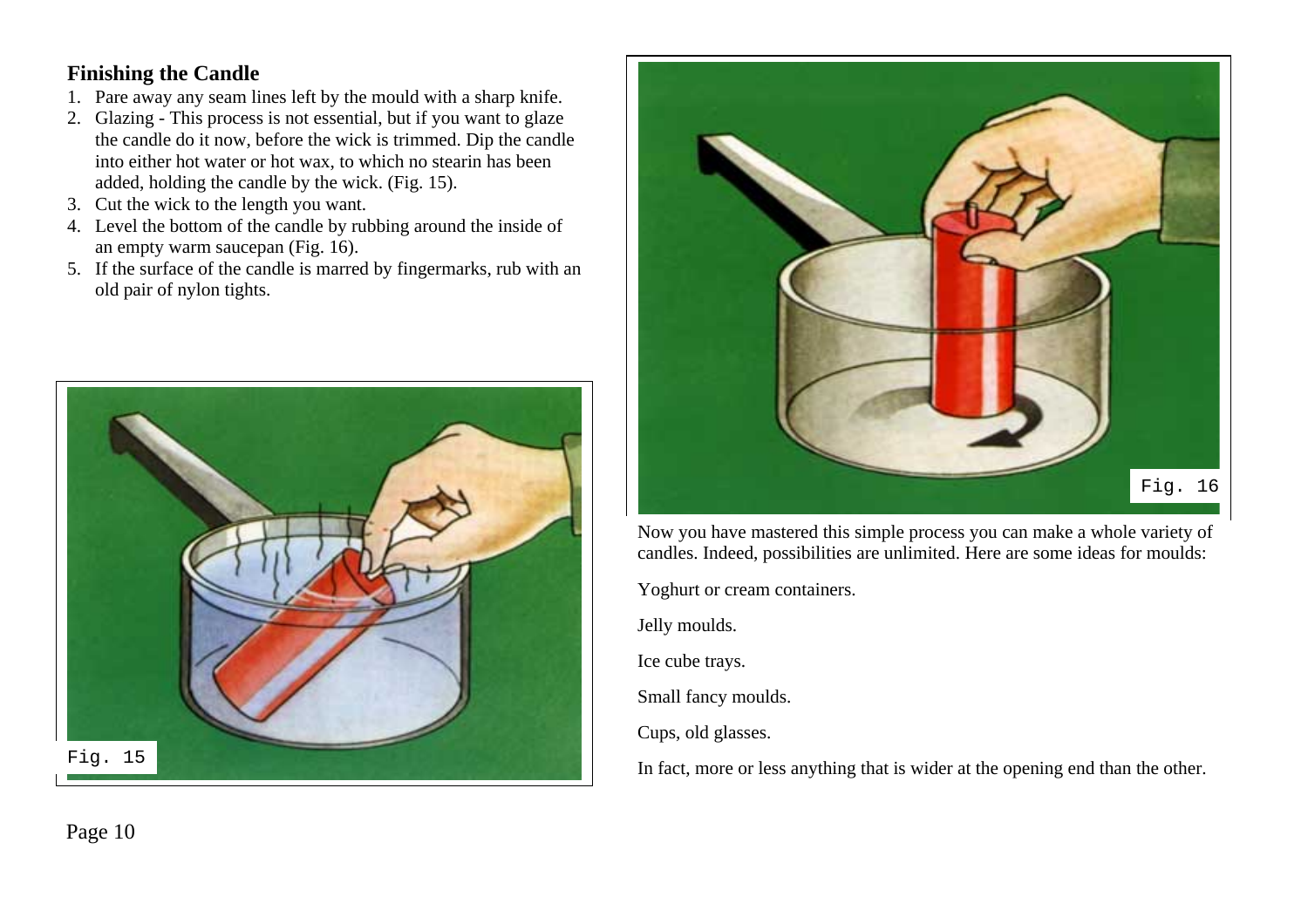

#### **Candles Made Without Wicks**

You will probably want to make candles in improvised moulds without a wick. The wick can be inserted into the candle after removing it from the mould.

Dip the wick into warm wax and pull it taut. Make a hole in the centre of the candle with a heated skewer. Put the wick into this, and seal the hole by pouring a little warm wax around the wick. (Fig. 17).

## **Candles Made Using Narrow Neck Moulds**

I previously stated that candles can be made in any container wider at the open end. You can, however, make candles in containers with narrow necks, but you will have to break the mould in order to remove the candle.

Examples of these moulds are of blown eggs, old Christmas decorations, glass bottles, etc.





## **Process**

- 1. Tie a weight to the bottom of the wick and lower into the mould. Tie wick to wick holder.
- 2. Make candle.
- 3. Remove candle from mould by wrapping it up in an old pillowcase, towel or the like and gently tap, (to stop splintering), with a hammer to break the mould. (Fig. 18 -above). If using plastic or polystyrene containers, cut away the mould with a sharp knife or scalpel.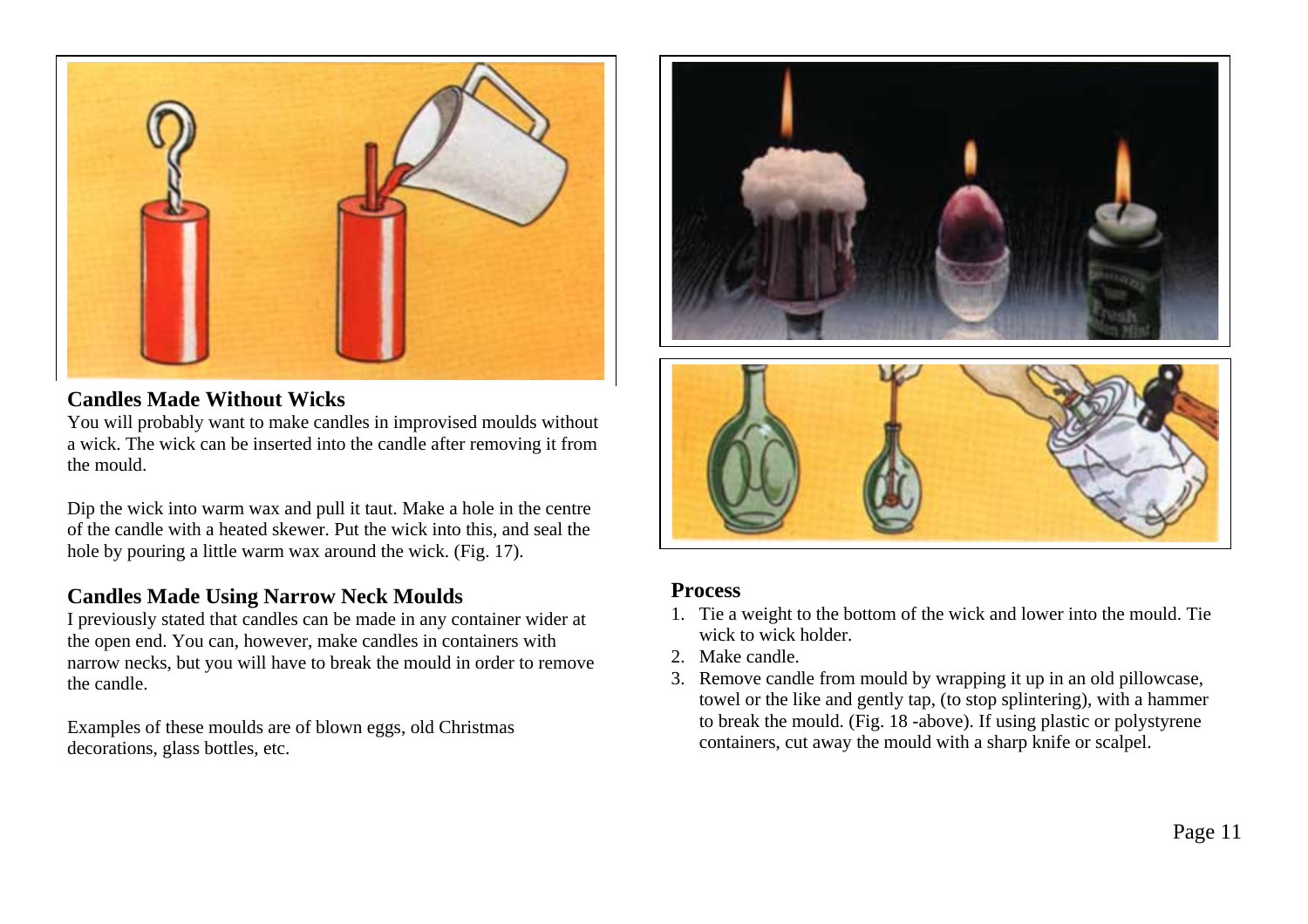# **Some Ideas for Candles**

# **To Make a Striped Candle**

Prepare your chosen mould. Prepare the wax, as many colours as you like in separate containers for each colour. Do not tilt the mould as you would when pouring single colour candles. Carefully pour the wax into the bottom of the mould. Let this layer set for good colour separation. If you want a subtle blend of colours pour whilst the first layer is still warm. Remove from mould and finish the candle. (Fig. 19).



# **Diagonal Stripe**

Diagonal stripes are every attractive, but not as difficult as you may think. Prepare the wax and mould as before. Pour the first layer of wax to a depth of about 1/4" (6mm) and allow it to set. When this layer has set, tilt the mould and make secure. Now you can pour the next layer. If you want to change the direction of the stripes, move the angle of the mould when this layer is set. When you are near to the top of the mould, straighten the mould and pour the last layer. Remove from mould and finish the candle. (Fig. 20).



Page 12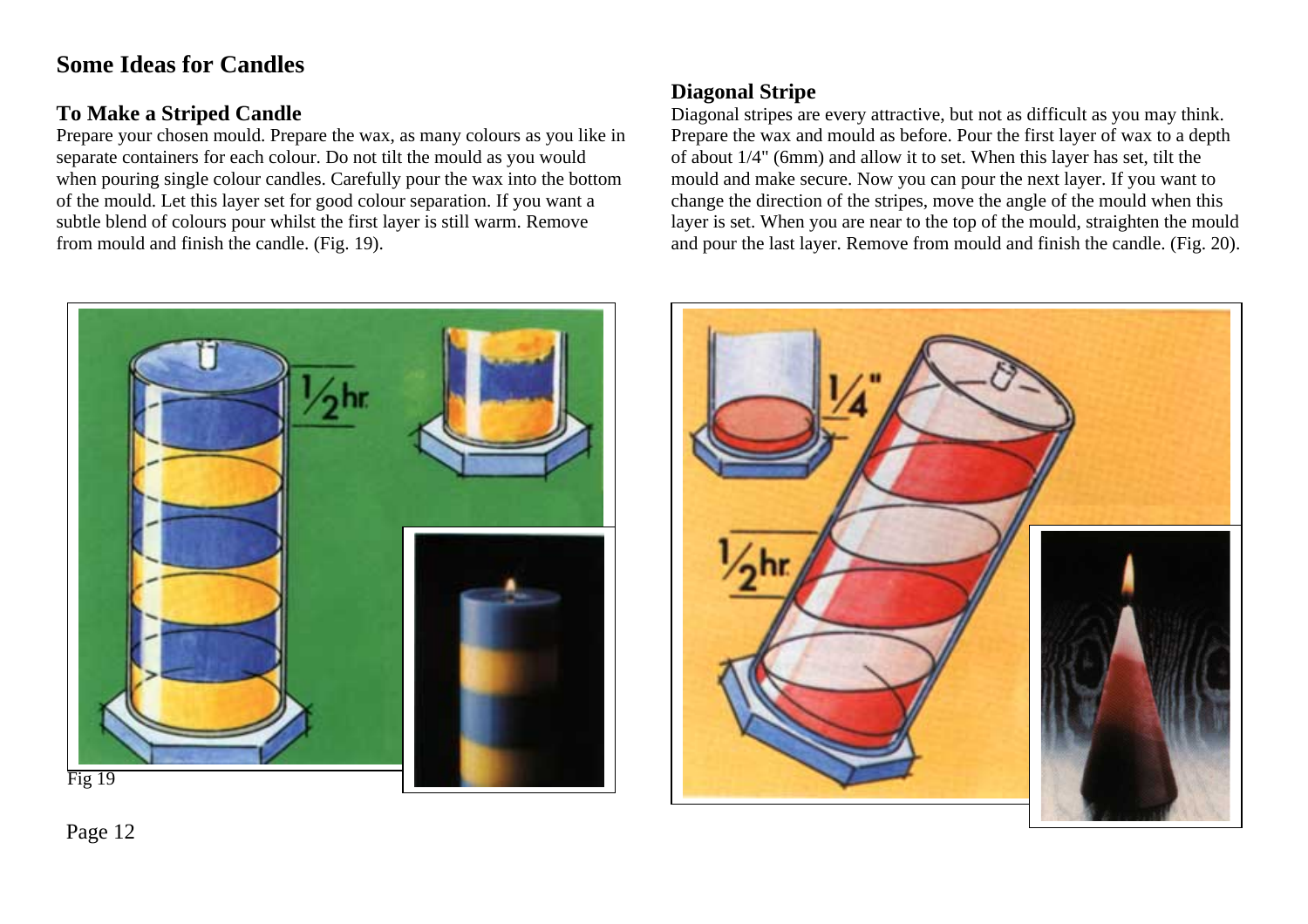

#### **Ice Candles**

An interesting effect can be achieved by putting chunks of ice into the mould. When the candle is removed from the mould, it will be honeycombed with cavities.

First you will need a core candle. Colour some wax, cut a generous amount of wicking. Pour the coloured wax into a deep container and dip the wick into this. Pull the wick taut, and repeat the process until you have built up a candle of about 1/2" (12mm) diameter, place in the mould. Make some ice cubes and put these in the mould. Pour the wax into the mould.

Hold the mould over the sink to remove the candle. (Fig. 22).

#### **Mosaic Candles** Prepare the mould.

To make the mosaic chunks, make some coloured wax and pour this into an old baking tray. When the wax has set, break it into chunks. Place these chunks into the prepared mould making sure that the wick is centred. Melt some more wax of a contrasting colour but do not add stearin as you want to be able to see the contrasting chunks clearly. Use a pale shade of wax. Allow this coloured wax to cool to about 70°C. If the coloured wax is poured when too hot it will melt the wax chunks. Slowly pour the wax. You will see that the wax will bind the chunks together.

Remove from mould and finish candle. (Fig. 21).



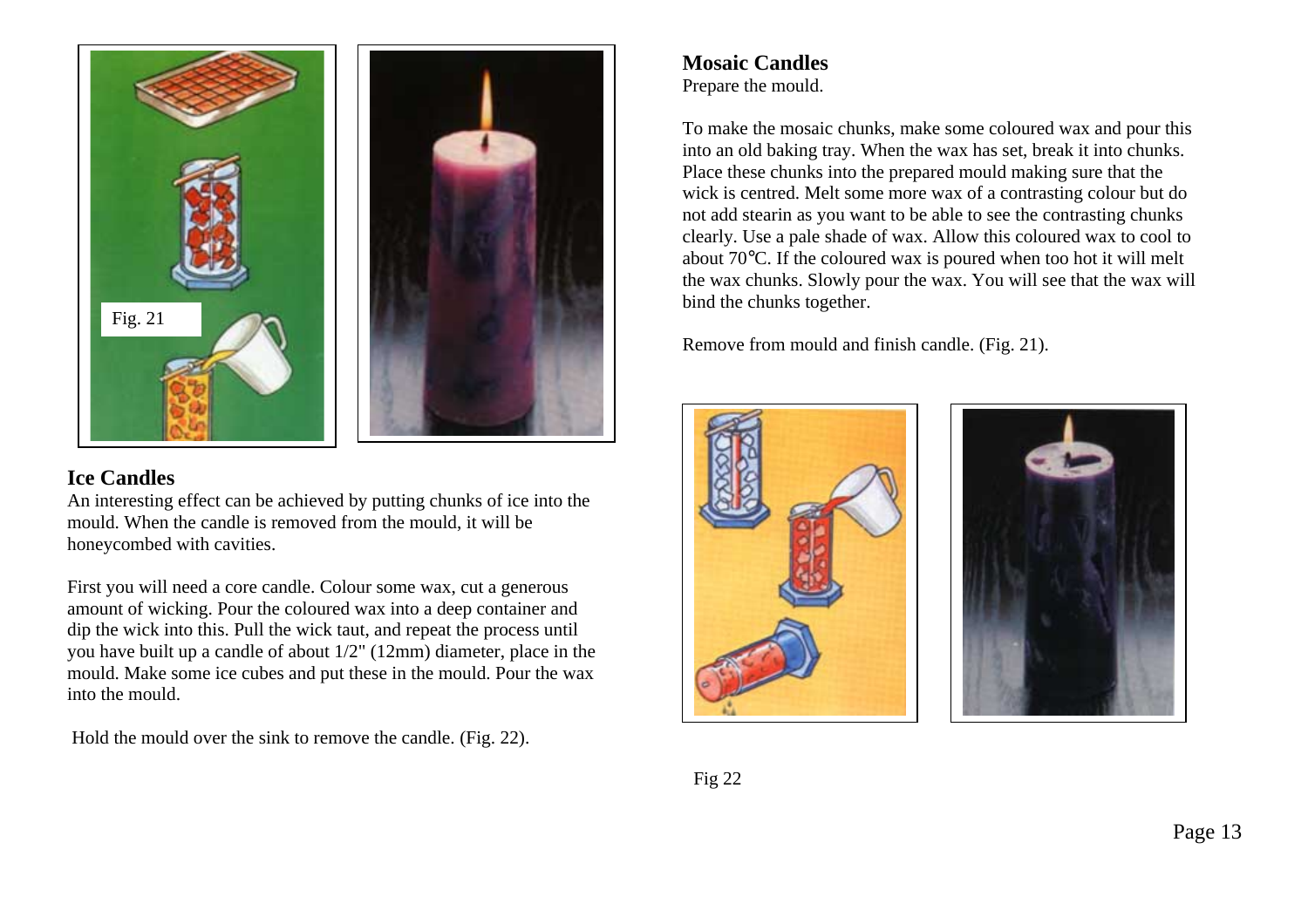# **Tinfoil Candles**

Cut some strips of tin foil. Crumple these and put into the mould before the wax is poured.

Melt the wax but do not add stearin, (you want a transparent effect so that he foil can be seen), and add dye.

Make candle.

Remove from mould and finish. (Fig 23).



# **Free Form Candles**

# **Sand Candles**

Thoroughly dampen some good, clean sand and place in a small bucket or large tin. Make a shape in the sand. You can make any shape you like. When you are happy with the shape pour the prepared wax into the sand. Allow the wax to set and then remove the candle from the mould. Make a hole in the sand candle with a hot skewer and insert a wax stiffened wick. Fill any gaps between wicking and wax.

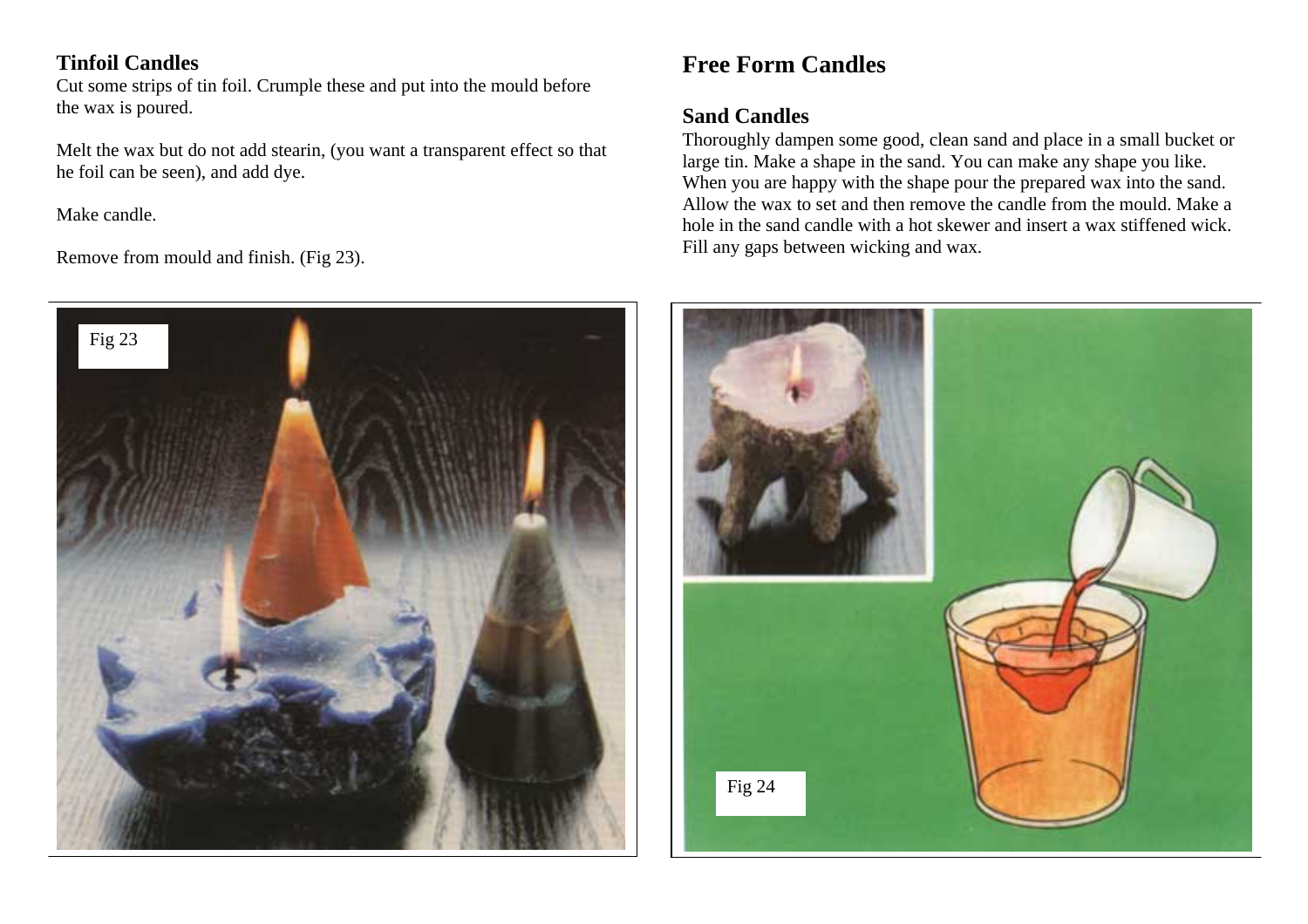## **Candles Made In Heavy Duty Polythene Bags**

Push the bag into a glass jar, letting the top of the bag hang around the jar. Melt the wax and remove as soon as it registers 80°C on the thermometer. Leave the wax to cool until scum forms on the surface. Now carefully pour wax into the polythene bag, and allow it to cool.



When it is still pliable remove the bag from the jar and slip a rubber band around the top. Now you can mould the bag of soft wax into any shape you choose. Put the bag into cool water to harden. Release the candle, by removing the rubber band and tearing away the polythene bag. Inset wax stiffened wick and finish the candle.